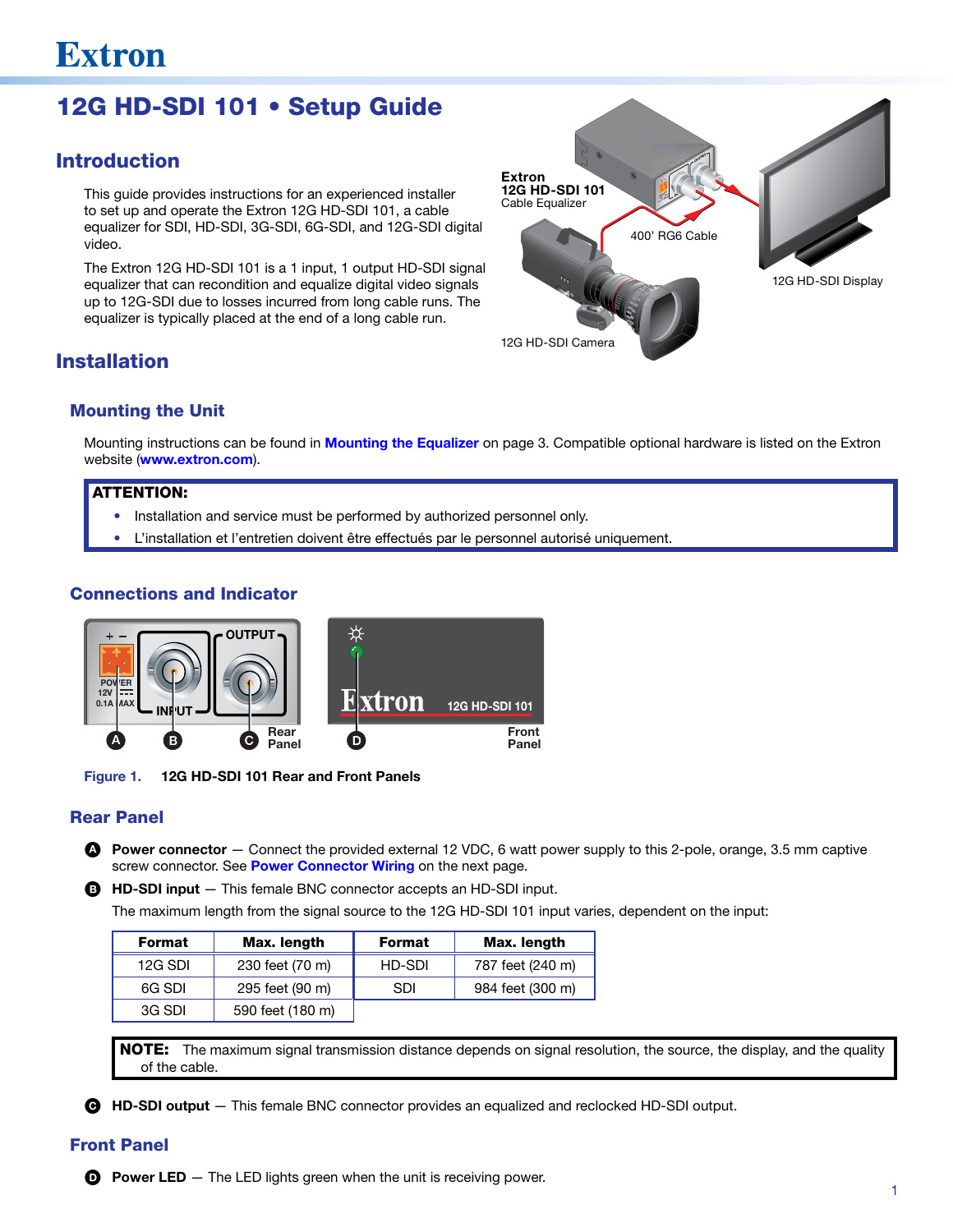# <span id="page-1-0"></span>Power Connector Wiring

Figure 2 shows how to wire the connector. Use the supplied tie-wrap to strap the power cord to the extended tail of the connector.

<span id="page-1-1"></span>

#### Figure 2. Power Connector Wiring

#### CAUTION: ATTENTION :

- The wires must be kept separate while the power supply is plugged in. Remove power before wiring.
- Les deux cordons d'alimentation doivent être tenus à l'écart l'un de l'autre quand l'alimentation est branchée.
- The length of exposed wires is important. The ideal length is 3/16 inch (5 mm).
	- Any longer and the exposed wires may touch, causing a short circuit between them.
	- Any shorter and the wires can be easily pulled out even if tightly fastened by the captive screws.
- La longueur des câbles exposés est importante. La longueur idéale est de 5 mm (3/16 inches).
	- S'ils sont un peu plus longs, les câbles exposés pourraient se toucher et provoquer un court circuit.
	- S'ils sont un peu plus courts, ils pourraient sortir, même s'ils sont attachés par les vis captives.
- Do not tin the power supply leads before installing them in the connector. Tinned wires are not as secure in the connector and could be pulled out.
- Ne pas étamer les conducteurs avant de les insérer dans le connecteur. Les câbles étamés ne sont pas aussi bien fixés dans le connecteur et pourraient être retirés.

#### ATTENTION:

- If not provided with a power supply, this product is intended to be supplied by a UL Listed power source marked "Class 2" or "LPS", rated output 12 VDC min. 0.1A. Always use a power supply supplied by or specified by Extron. Use of an unauthorized power supply voids all regulatory compliance certification and may cause damage to the supply and the end product.
- Si le produit n'est pas fourni avec une source d'alimentation, il doit être alimenté par une source d'alimentation certifiée UL de classe 2 ou LPS, avec une tension nominale 12 Vcc, 0.1 A minimum. Utilisez toujours une source d'alimentation fournie ou recommandée par Extron. L'utilisation d'une source d'alimentation non autorisée annule toute conformité réglementaire et peut endommager la source d'alimentation ainsi que le produit final.
- Unless otherwise stated, the AC/DC adapters are not suitable for use in air handling spaces or in wall cavities.
- Sauf mention contraire, les adaptateurs AC/DC ne sont pas appropriés pour une utilisation dans les espaces d'aération ou dans les cavités murales.
- The installation must always be in accordance with the applicable provisions of National Electrical Code ANSI/NFPA 70, article 725 and the Canadian Electrical Code part 1, section 16. The power supply shall not be permanently fixed to a building structure or similar structure.
- Cette installation doit toujours être en accord avec les mesures qui s'applique au National Electrical Code ANSI/NFPA 70, article 725, et au Canadian Electrical Code, partie 1, section 16. La source d'alimentation ne devra pas être fixée de façon permanente à une structure de bâtiment ou à une structure similaire.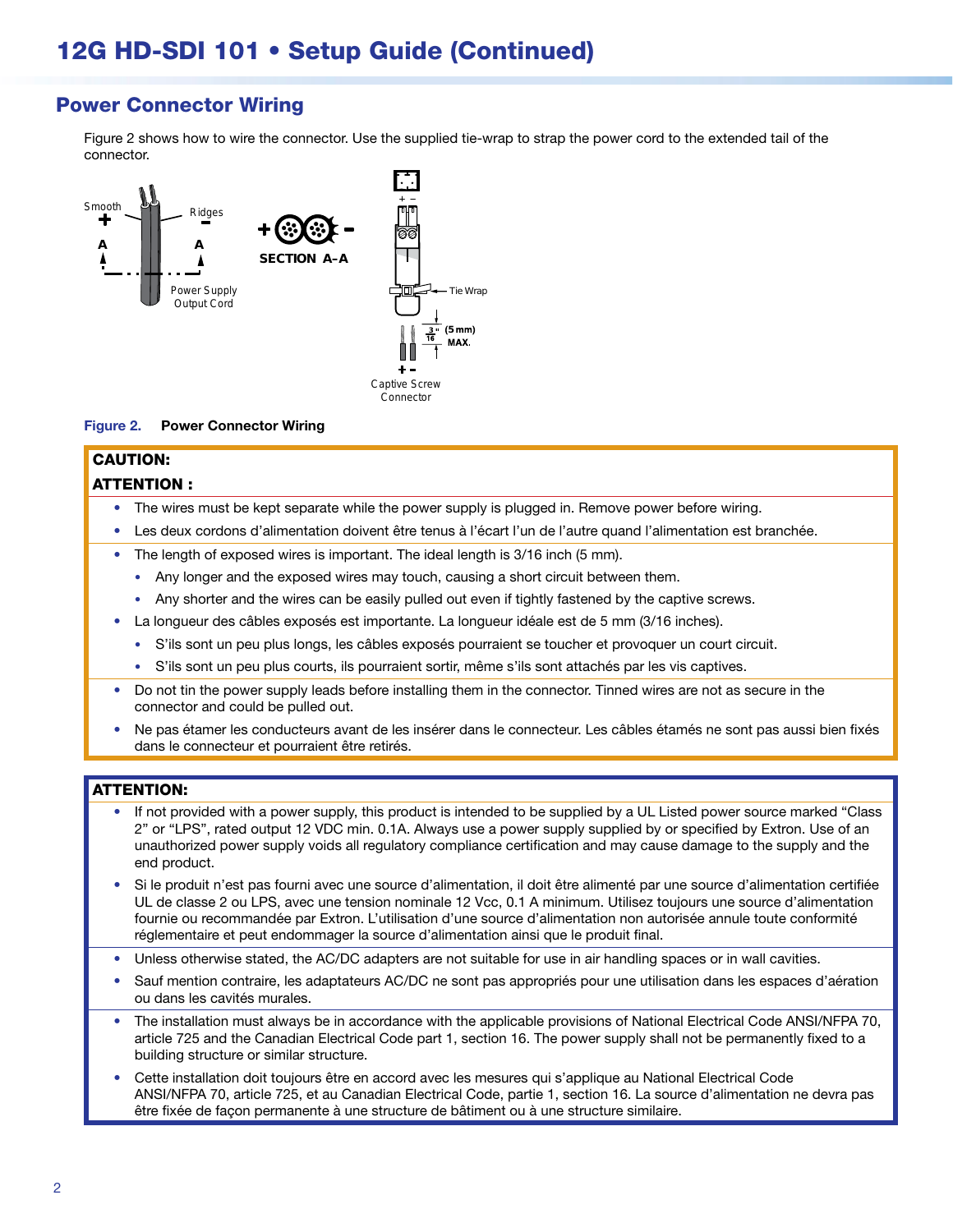#### ATTENTION:

- Power supply voltage polarity is critical. Incorrect voltage polarity can damage the power supply and the unit. The ridges on the side of the cord (see [figure](#page-1-1) 2 on the previous page) identify the power cord negative lead.
- La polarité de la source d'alimentation est primordiale. Une polarité incorrecte pourrait endommager la source d'alimentation et l'unité. Les stries sur le côté du cordon (voir [l'illustration 2](#page-1-1) sur la page 2) permettent de repérer le pôle négatif du cordon d'alimentation.

To verify the polarity before connection, plug in the power supply with no load and check the output with a voltmeter.

# <span id="page-2-0"></span>Mounting the Equalizer

#### ATTENTION:

- Installation and service must be performed by authorized personnel only.
- L'installation et l'entretien doivent être effectués par le personnel autorisé uniquement.

The 1-inch high, eighth-rack width 12G HD-SDI 101 cable equalizer can be placed on a table, mounted in a rack, or mounted under a desk or table.

#### Tabletop Use

Affix the included rubber feet to the bottom of the unit and place it in any convenient location.

#### Mounting Kits

Mount the unit using any optional compatible mounting kit listed on the 12G HD-SDI 101 product page at [www.extron.com](http://www.extron.com), in accordance with the directions included with the kit. For rack mounting, see "[UL rack-mounting guidelines"](#page-2-1) below.

#### <span id="page-2-1"></span>UL rack-mounting guidelines

The following Underwriters Laboratories (UL) requirements pertain to the installation of the unit into a rack.

- Elevated operating ambient temperature  $-$  If installed in a closed or multi-unit rack assembly, the operating ambient temperature of the rack environment may be greater than room ambient. Therefore, consider installing the equipment in an environment compatible with the maximum ambient temperature (TMA = +122 °F, +50 °C) specified by Extron.
- Reduced air flow  $-$  Installation of the equipment in a rack should be such that the amount of air flow required for safe operation of the equipment is not compromised.
- Mechanical loading Mounting of the equipment in the rack should be such that a hazardous condition is not achieved due to uneven mechanical loading.
- **Circuit overloading**  $-$  Consideration should be given to the connection of the equipment to the supply circuit and the effect that overloading of the circuits might have on overcurrent protection and supply wiring. Appropriate consideration of equipment nameplate ratings should be used when addressing this concern.
- Reliable earthing (grounding) Reliable earthing of rack-mounted equipment should be maintained. Particular attention should be given to supply connections other than direct connections to the branch circuit (such as use of power strips).

## **Troubleshooting**

If no image appears:

- Ensure that all devices are plugged in and powered on. The equalizer is receiving power if its power LED is lit.
- Ensure an active input is applied to the equalizer.
- Ensure that the proper signal format is supplied.
- Check the cabling and make corrections as necessary.
- Call the Extron S3 Sales & Technical Support Hotline if necessary. See the Extron [website](http://www.extron.com) for the Extron office nearest you.